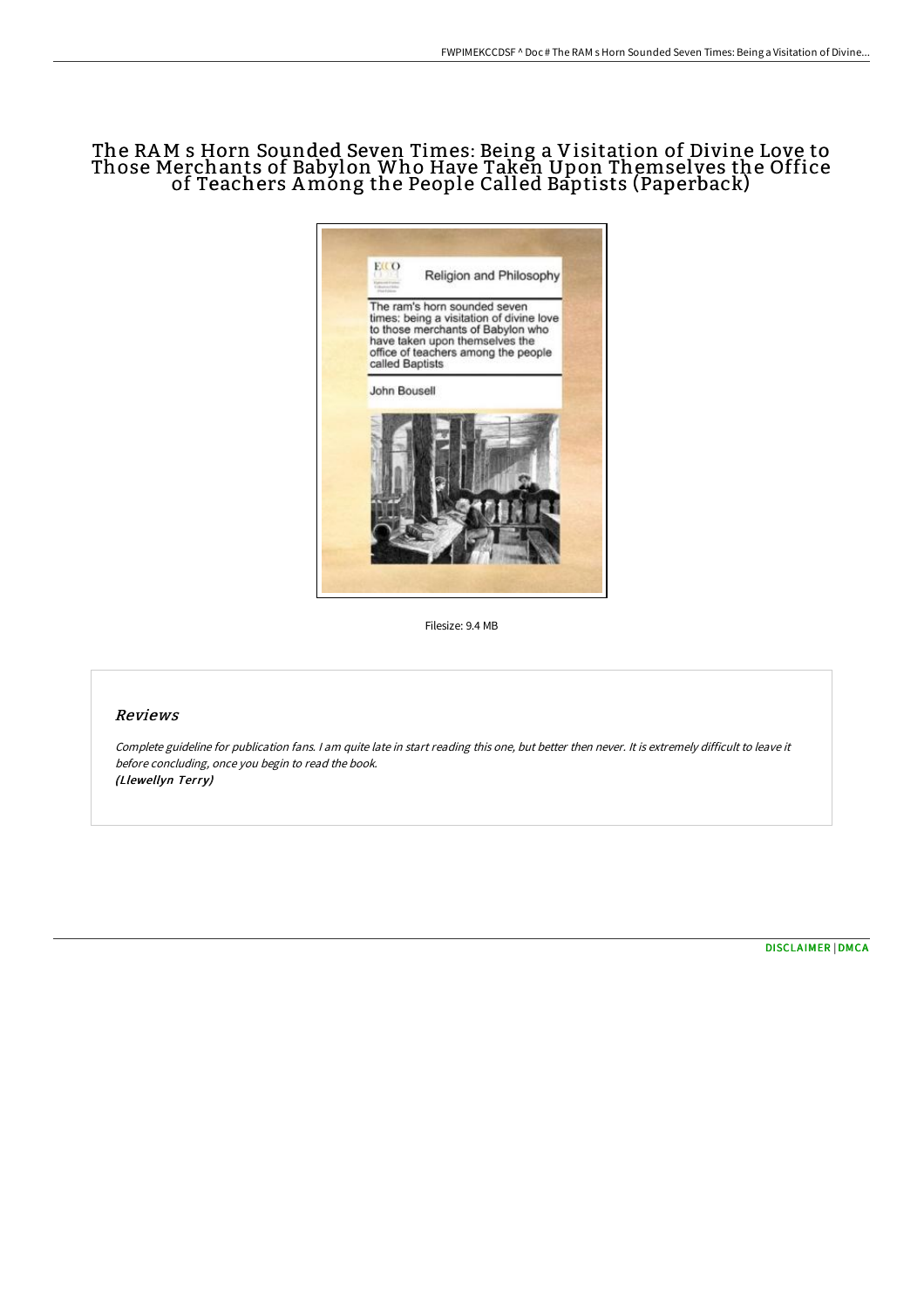## THE RAM S HORN SOUNDED SEVEN TIMES: BEING A VISITATION OF DIVINE LOVE TO THOSE MERCHANTS OF BABYLON WHO HAVE TAKEN UPON THEMSELVES THE OFFICE OF TEACHERS AMONG THE PEOPLE CALLED BAPTISTS (PAPERBACK)



To save The RAM s Horn Sounded Seven Times: Being a Visitation of Divine Love to Those Merchants of Babylon Who Have Taken Upon Themselves the Office of Teachers Among the People Called Baptists (Paperback) eBook, make sure you refer to the hyperlink under and download the file or have access to other information which are highly relevant to THE RAM S HORN SOUNDED SEVEN TIMES: BEING A VISITATION OF DIVINE LOVE TO THOSE MERCHANTS OF BABYLON WHO HAVE TAKEN UPON THEMSELVES THE OFFICE OF TEACHERS AMONG THE PEOPLE CALLED BAPTISTS (PAPERBACK) ebook.

Gale Ecco, Print Editions, United States, 2010. Paperback. Condition: New. Language: English . Brand New Book \*\*\*\*\* Print on Demand \*\*\*\*\*.The 18th century was a wealth of knowledge, exploration and rapidly growing technology and expanding record-keeping made possible by advances in the printing press. In its determination to preserve the century of revolution, Gale initiated a revolution of its own: digitization of epic proportions to preserve these invaluable works in the largest archive of its kind. Now for the first time these high-quality digital copies of original 18th century manuscripts are available in print, making them highly accessible to libraries, undergraduate students, and independent scholars.The Age of Enlightenment profoundly enriched religious and philosophical understanding and continues to influence present-day thinking. Works collected here include masterpieces by David Hume, Immanuel Kant, and Jean-Jacques Rousseau, as well as religious sermons and moral debates on the issues of the day, such as the slave trade. The Age of Reason saw conflict between Protestantism and Catholicism transformed into one between faith and logic -- a debate that continues in the twenty-first century.++++The below data was compiled from various identification fields in the bibliographic record of this title. This data is provided as an additional tool in helping to insure edition identification: ++++lt;sourceLibrarygt;British Librarylt;ESTCIDgt;T138620lt;Notesgt;lt;imprintFullgt;[London]: Printed for the author, and sold by J. Dennis, New Bridge-Street, Black-Friars, and R. Baldwin, London; Chase and Co. Norwich; Boulter, Yarmouth; Marshall and Sudbury, Lynn; Rackham, Bury; and Shave and Jackson, Ipswich, [1787]. lt;collationgt;[2],46p.; 8.

Read The RAM s Horn Sounded Seven Times: Being a Visitation of Divine Love to Those Merchants of Babylon Who Have Taken Upon Themselves the Office of Teachers Among the People Called Baptists [\(Paperback\)](http://albedo.media/the-ram-s-horn-sounded-seven-times-being-a-visit.html) Online Download PDF The RAM s Horn Sounded Seven Times: Being a Visitation of Divine Love to Those Merchants of Babylon Who Have Taken Upon Themselves the Office of Teachers Among the People Called Baptists [\(Paperback\)](http://albedo.media/the-ram-s-horn-sounded-seven-times-being-a-visit.html)